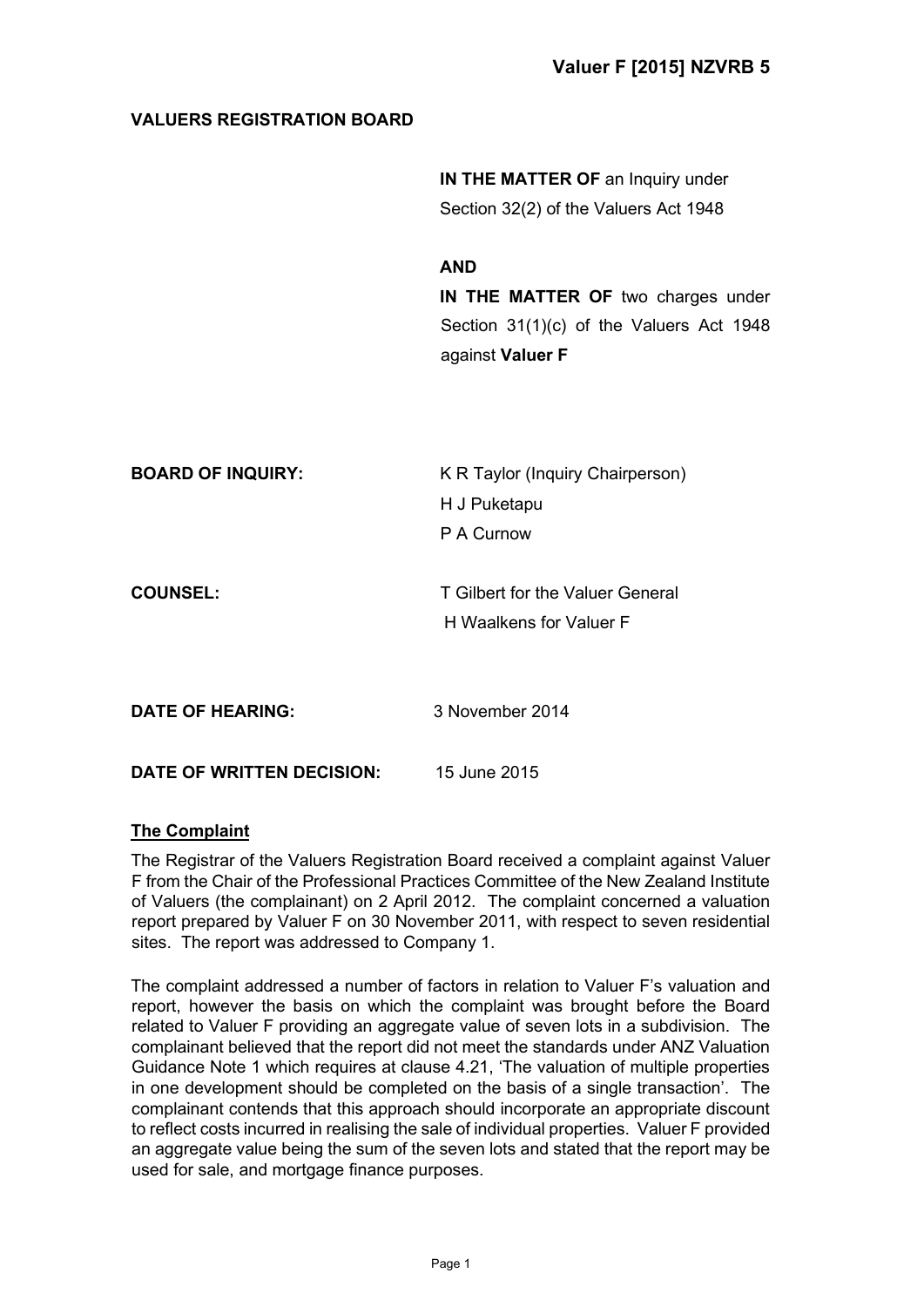## **Investigation**

The complaint was investigated by the Valuer General. Key to the Valuer General's investigation was a professional review and an opinion of Valuer F's report prepared by Witness 1 on 17 May 2013.

Following the investigation, the Valuers Registration Board concluded that there was sufficient cause to hold an inquiry.

## **The Charges**

1. Section 31 (1)(c) of the Valuers Act 1948: that you have been guilty of such unethical conduct in the performance of your duties as a valuer as renders you liable to a penalty provided by the Valuers Act 1948 in that in compiling a valuation report dated 30 November 2011 with respect to property, you failed to exercise the utmost care and good faith to ensure the maintenance of the highest standards in the preparation of that report and therefore breached clause 1.5 of the New Zealand Institute of Valuers Code of Ethics.

## **Particulars:**

Failure to comply with the clause AUSNZ 5.7 of the International Valuation Standard 3 and/or clause 4.21 of ANZ Valuation Guidance Note 1 which relate to "sale in one line or single transaction" reporting.

2. Section 31(1)(c) of the Valuers Act 1948: that you have been guilty of such unethical conduct in the performance of your duties as a valuer as renders you liable to a penalty provided by the Valuers Act 1948 in that in compiling a valuation report dated 30 November 2011 with respect to property, you prepared or certified a statement which you knew, or ought to have known, was misleading, or incorrect or open to misconstruction and therefore breached clause 1.4 of the New Zealand Institute of Valuers Code of Ethics.

## **Particulars:**

Reporting an "aggregate value" in a manner that failed to comply with clause AUSNZ 5.7 of International Valuation Standard 3 and/or clause 4.21 of ANZ Valuation Guidance Note 1 which relate to "sale in one line or single transaction" reporting.

Valuer F denied both charges.

Prior to the hearing the Board was presented with an abbreviated bundle of the investigation report submitted in a joint memorandum from counsel.

The annual practicing certificate details of Valuer F were admitted by consent. The record shows that Valuer F was registered as a valuer in the 1990s and has subsequently held annual practicing certificates from 1995 to 2014.

## **Evidence for the Prosecution**

Counsel presented opening submissions on behalf of the Valuer General. The two charges were laid in the alternative which meant that if the Board was satisfied that the first charge was proved, it need not consider the second charge. Put the other way, if the Board was not satisfied that the first charge was proved, it must then consider the second.

The heart of the case was the way in which Valuer F reported an aggregate value for seven sites, and that they variously used the phrases 'aggregate market value', 'aggregate value of the sites', and 'aggregate value of the individual sites'. Counsel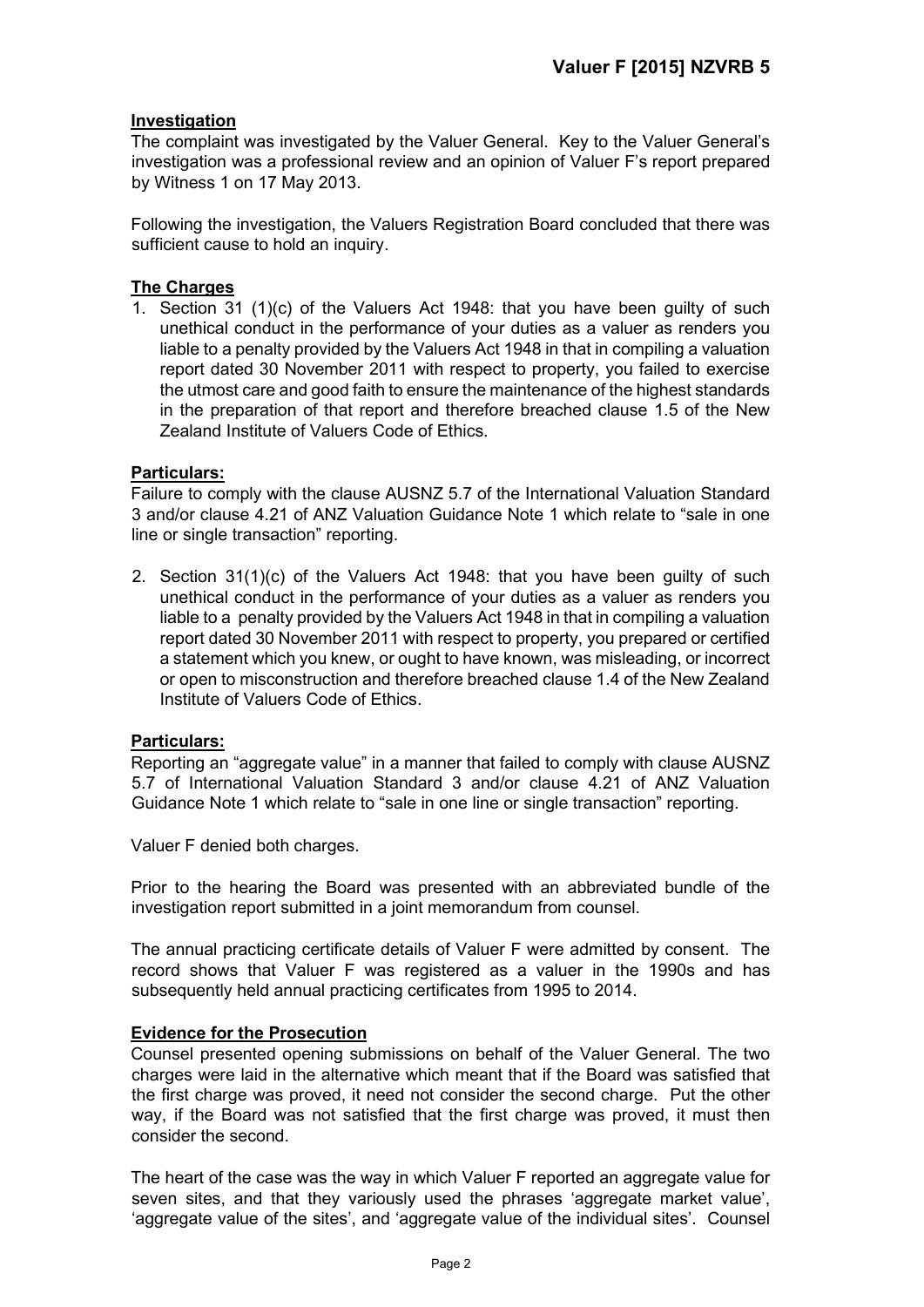submitted that Valuer F, having concluded a value for seven individual sites, simply summed those values to report an 'aggregate value'. The Board was advised that there was no issue taken in relation to the value of the individual sites.

Counsel referred to the relevant standards in force at the time Valuer F prepared their report. In particular the following:

Clause 1.1 of International Valuation Standard (IVS) 3, states: *The critical importance of a valuation report, the final step in the valuation process, lies in communicating the*  value conclusion and confirming the basis of the valuation, the purpose of the *valuation, and any assumptions or limiting conditions underlying the valuation.* 

IVS3 has mandatory status.

Further, clause AUSNZ 5.7 of IVS 3 states

*Sale in one line or single transaction: where a valuation is undertaken of multiple properties in one development the sum of the individual values must not be reported as the value of the development, but if aggregated it must be reported as the total gross realisation.* 

*A sale in one line valuation must be based on the assumption of a single transaction for the total holding or a sale in one line to one buyer.*

Clause 4.21 of Guidance Note 1 which has good practice status states:

*Sale in one line or a single transaction: where a member undertakes a valuation of multiple properties in one development, such as lots of a subdivision or units in a building, the sum of the individual values or gross realisation assessed on the basis of an orderly marketing and sale programme should be clearly defined as the total gross realisation.*

*The valuation of multiple properties in one development should be completed on the basis of a single transaction or sale in one line to one buyer. This valuation approach should incorporate an appropriate discount to reflect the costs incurred in realising the proceeds from the sale of the individual properties. These costs normally include marketing and sales costs, holding costs and a profit and risk factor.* 

Valuer F stated in their report it was prepared in compliance with the 2009 Australia and New Zealand Valuation and Property Standards.

Counsel referenced clauses 1.5 and 1.4 of New Zealand Institute of Valuers Code of Ethics. Clause 1.5 requires valuers to 'exercise the utmost care and good faith to ensure the maintenance of the highest standards in preparation of statements, reports, and certificates, as these constitute one of the most valuable assets of the profession, being relied upon by clients, employers, shareholders, investors, creditors and the public'. Clause 1.4 requires that 'No member shall prepare or certify any statement which is known to be or ought to be known to be false, incorrect, misleading, deceptive or open to misconstruction by reason of a misstatement, omission or suppression of a material fact, any deceptive act or otherwise.'

Counsel submitted that these clauses underpin the two charges.

The following statements contained in Valuer F's report were also referenced: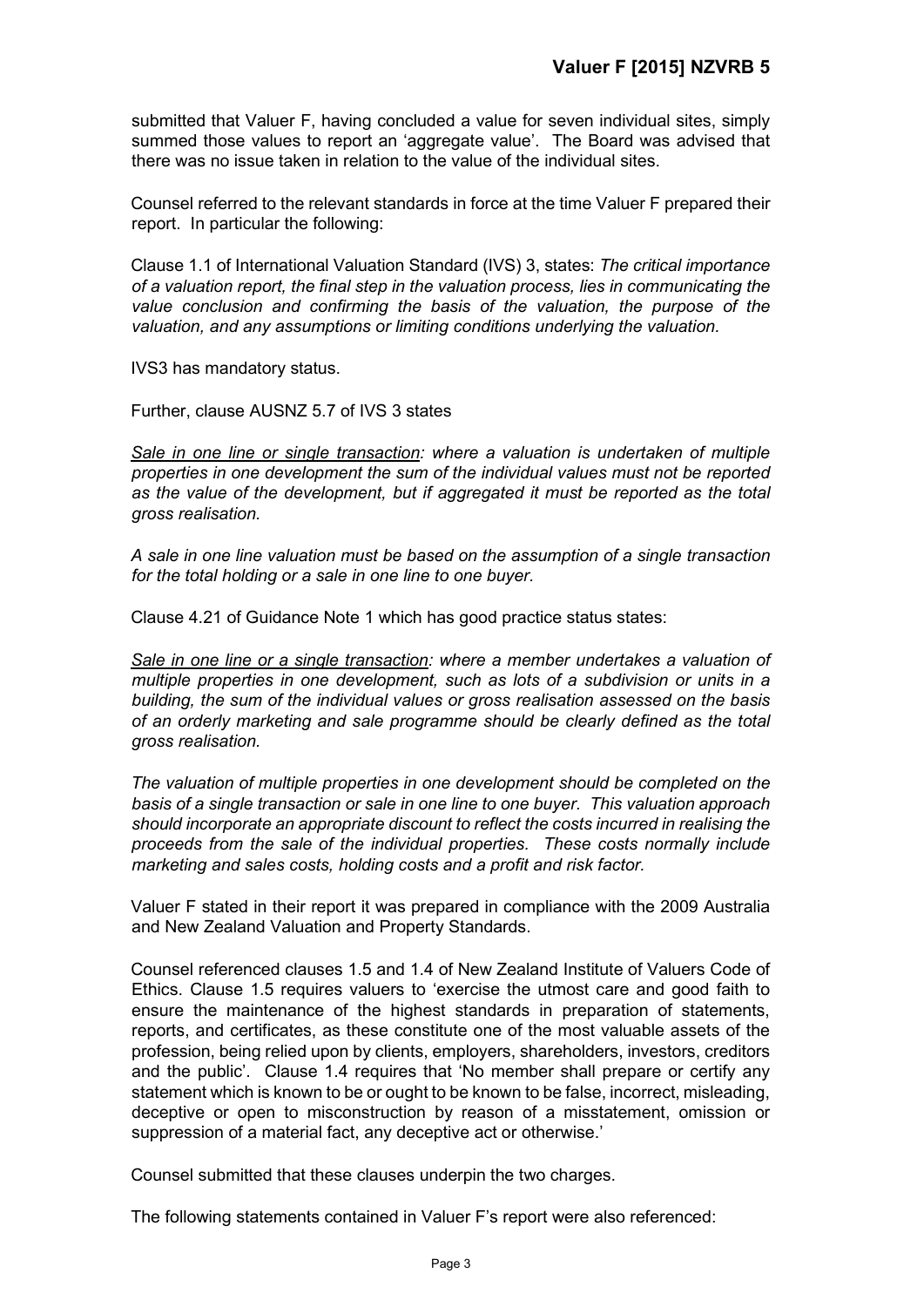- Valuer F stated that they inspected the subject property 'in order to provide our opinion of the individual and aggregate market values of the subdivided land upon uplifting of titles as outlined in this report. We are aware that this report may be used for sale and mortgage finance purposes….'
- Under the heading 'purpose of valuation' on page 1 Valuer F described the purpose of the valuation as 'market value assessment on the subject properties for sale and mortgage purposes'.
- Under the heading 'Valuation' on page 1 Valuer F provided an 'individual site value summary' setting out their assessed value of each of the seven lots and at the end included a line '**aggregate value of sites**' essentially summing the seven individual values.
- Immediately below that, Valuer F stated 'we confirm the aggregate value of the individual sites at NZD\$1,940,000 plus GST (if any)'.
- At page 12 of their valuation report Valuer F goes on to state 'on this basis, our assessment of individual values, together with an aggregate value of the individual sites is contained in the following schedule'. After this Valuer F repeated the same table from page 1 of their report setting out the 'individual site value summary' followed by a line, again in bold, stating **'aggregate value of sites'** summing the seven individual units.
- A similar exercise was then undertaken on page 13 of the report where Valuer F sets out, under the heading **'value conclusion'** their assessed value for the seven individual lots and then reporting an 'aggregate value of the individual sites: **NZD\$1,940,000 (One Million Nine Hundred and Forty Thousand Dollars**'.

Counsel considered the breach to be significant in that the report repeatedly referred to 'aggregate market value' and similar statements. Finance was required in order to facilitate the uplifting of titles The Valuer General contended that the refinancing would clearly need to be in relation to the subdivision, not just an individual lot/lots as such, a prospective vendor, would be considering the whole block in respect of which a value was given. Counsel contended that Valuer F should have reported their aggregate value as 'the total gross realisation' as required by the Standards.

Counsel contended that the terminology used by Valuer F to be 'misleading….and/or open to misconstruction'.

Upon referring the notice of complaint from the Valuer General to Valuer F, Valuer F responded:

*'I suspect the complaint relates to 4.21 of the ANZVGN1 - sale in one line or a single transaction. My instructions, which I have attached, were to assess individual values as lots were being sold individually, not as a bulk transaction in one line. With the benefit of hindsight, some comment to this effect, or discussion as to what may transpire with the sale in one line may have been appropriate'.* 

Valuer F had subsequently confirmed what they had done was in compliance with the required standard.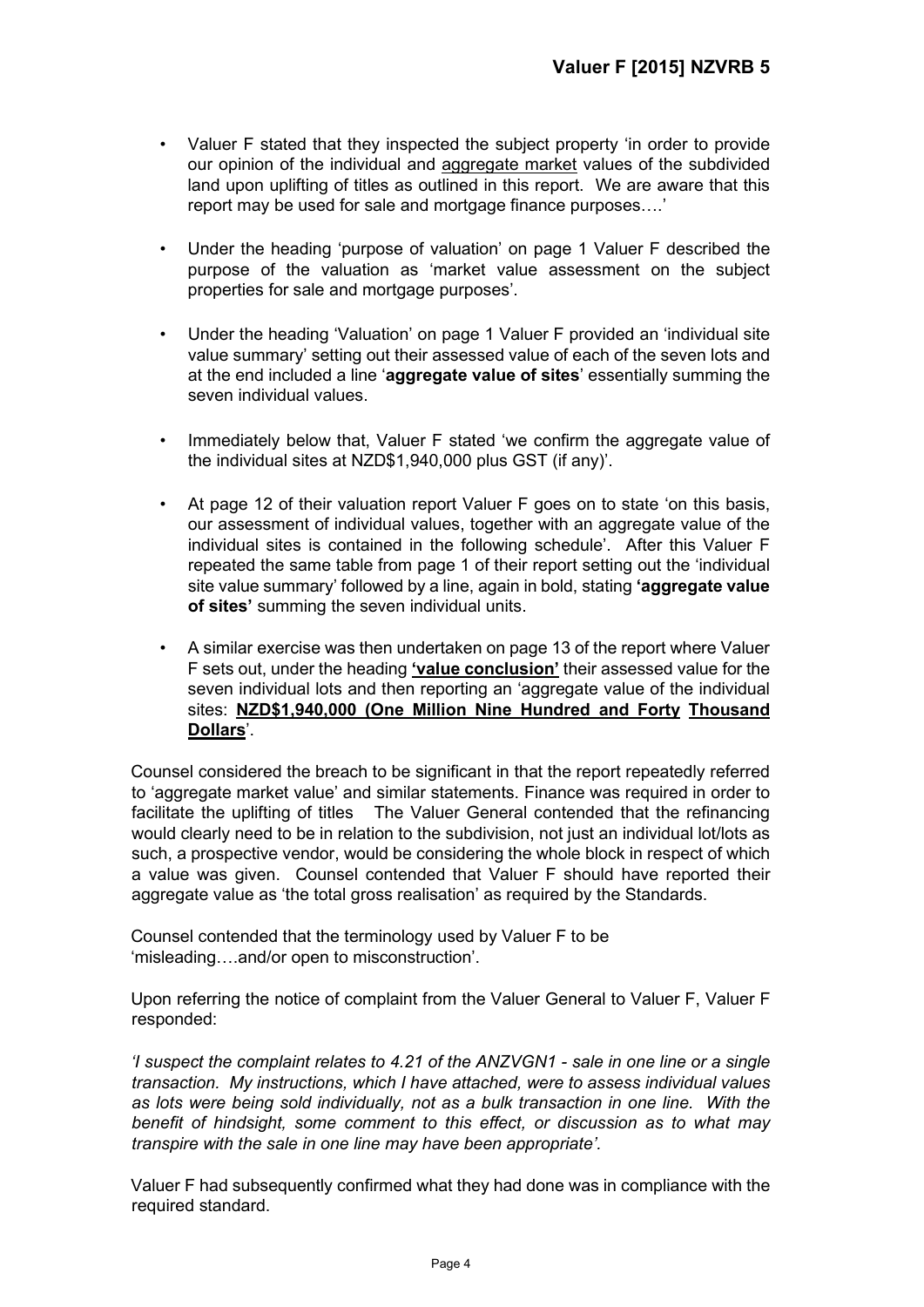Counsel held that the charges must be proven on the balance of probability. The balance of probability means more likely than not. The balance of probabilities test is to be flexibly applied depending on the seriousness of the allegations. The more serious the allegations are, the stronger the evidence needs to be to prove the allegation but the test remains the same, mainly proof on a balance of probabilities. Counsel further stated that the Board had to satisfy a two step analysis; firstly Valuer F breached the required standards, and secondly (and separately) that a breach was sufficiently serious to warrant a disciplinary sanction. Counsel intended to deal with each of these matters in closing submissions.

The Valuer General then called Witness 1 to give evidence.

## **Evidence of Witness 1**

Witness 1 had provided a brief of evidence dated 13 August 2013 and following receipt of the evidence on behalf of Valuer F, Witness 1 prepared a supplementary brief which is dated 23 October 2014. Witness 1 read these briefs for the benefit of the Board.

Witness 1 confirmed that he had read the Code of Conduct for Expert Witnesses as set out in Schedule 4 of the High Court Rules and agreed to be bound by it. He advised that the evidence he gave would be within his expertise. Witness 1 received instructions from the Valuer General dated 28 March 2013. He had been provided with a valuation report signed by Valuer F dated 30 November 2011. Subsequent to providing his report to the Valuer General Witness 1 had been provided with Valuer F's responses to the complaints dated 1 and 7 June 2012 respectively.

In Witness 1's view there was no evidence provided for discussion in the report as to how the aggregate value was assessed to give guidance to a purchaser or financier who could be looking at the aggregate value as a basis for securing funds across all seven lots. He noted that a simple addition of the individual lots to provide an aggregate value is a fundamental flaw in providing an assessment of the total value of the land which comprises the seven lots that form the larger subdivision. Witness 1 noted that under the heading Purpose of Valuation, Valuer F states that the purpose of the valuation is to provide a 'market value assessment of the sum subject properties for sale and mortgage purposes'. A simple interpretation of that 'purpose' would lead that reader to the view that Valuer F had assessed each property individually and provided a current market value for each individual property, which if purchased separately would have a market value as set out. As such, the market valuation could be used for sale or mortgage purposes.

Witness 1 noted that a conflict arises, however, with the stated purpose of the valuation because in the opening paragraph of their report they write that 'they inspected the above property on 28 and  $29<sup>th</sup>$  November 2011 in order to provide an opinion of the individual and aggregate market values of the subdivided land upon uplifting of titles as outlined in this report'. The aggregate market value that has been provided is not derived from a valuation assessment of the total entities. It is simply the sum gross realisation of the seven lots as at the date of valuation. Describing this summation of the individual assessment as the aggregate value of sites, as set out in the valuation summary on page 1 of the report and again on pages 14 and 15 was in his opinion, very misleading and simply incorrect.

Witness 1 further indicated that in his view a lay person reading the report would be lead to the view that they could pay \$1.94 million for the aggregate of the lots and that would represent the market value for the acquisition of the total area of subdivided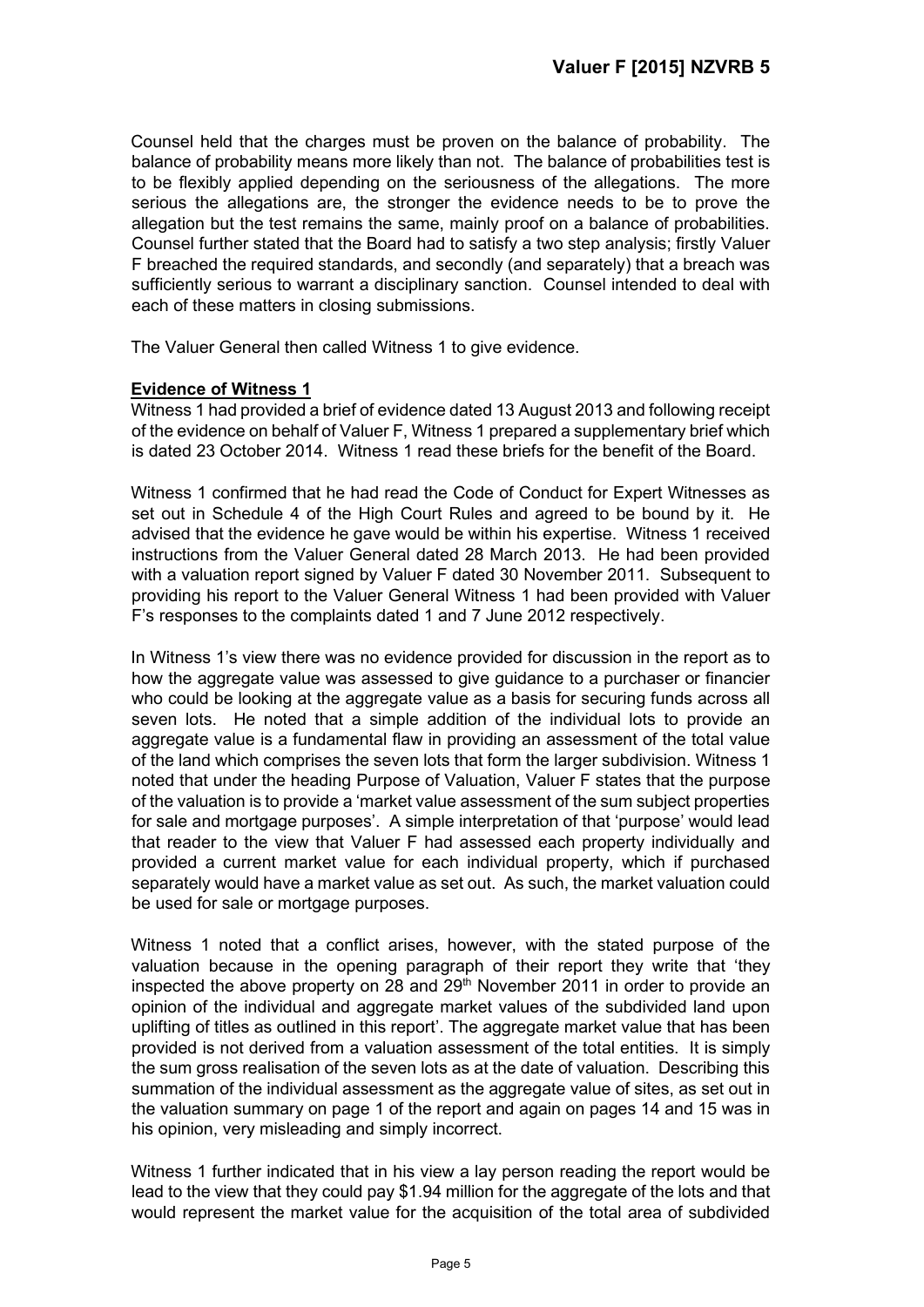lots ready for sale subject to uplifting of titles. He considered likewise, a prospective purchaser would be lead to the view that they could base their lending decision on a value of \$1.94 million and that such an approach, which provides a market value for the total area of the seven lots, was wrong. A purchaser of the total area would have to face the marketing risks, the costs of sales, has to account for the cost of time over a marketing period along with the risk that the sales might not eventuate. Witness 1's view was that the aggregate value or the value of the total site had to be something less than the simple aggregate of the gross realisations of the seven lots as assessed by Valuer F.

Witness 1 referred the Board to the 7 June 2012 letter from Valuer F. It was noted that in paragraph 6 Valuer F referred to 'ANZ Valuation Guidance note 1 (paragraph 4.21 - sale in one line or single transaction)'. They then contended that the first paragraph of 4.21 supported the position they had taken. That paragraph reads:

*Where a member undertakes a valuation of multiple properties in the one development, such as lots in a subdivision or units in a building, the sum of the individual values or gross realisation assessed on the basis of an orderly marketing and sales programme should be clearly identified as the gross realisation.* 

Witness 1 noted that Valuer F had referred to the 'aggregate market value' and 'aggregate value' for the properties in relation to the \$1,940,000, whereas they should have referred to the 'total gross realisation' which represents the aggregate of the individual market value assessments.

Witness 1 then referred the Board to the various standards and the Code of Ethics that have previously been reported in this decision. Of key importance to Witness 1's view was the mandatory standard being Clause AUSNZ 5.7 of IVS 3 where he considered that standard was absolutely clear and that it says 'where a valuation is undertaken of multiple properties in one development the sum of the individual values must not be reported as the value of the development, but if aggregated it must be reported as the total gross realisation'.

Witness 1's conclusion in his 12 August 2013 submission was 'in my opinion, the actions of Valuer F appear to be a serious breach of the Standards and the Code of Ethics in providing an unsupported and incorrectly assessed aggregate market value'.

Witness 1 then moved to his second brief dated 23 October 2014. In this Witness 1 provides a critique of the evidence provided by three witnesses to be called by Valuer F. While the Board had previously been provided with copies of these briefs, they had not been entered into the inquiry at that point. The Board therefore limits itself to certain key points that are of general relevance that Witness 1 raised in this secondary brief.

In this supplementary brief Witness 1 confirms the status of the rules that were applicable as at the date of valuation, being 2011, and notes that the appropriate aspects of IVS 3 and ANZ Guidance Note 1 were binding on Valuer F at the date of valuation. He also notes that Valuer F stated that their valuation was carried out in accordance with the relevant standards and guidance notes.

With reference to the written evidence of Valuer 1, he had suggested that there was no practical difference between the term 'total gross realisation' and the terms that Valuer F used. Witness 1 disagreed with this analysis and that the terms 'total gross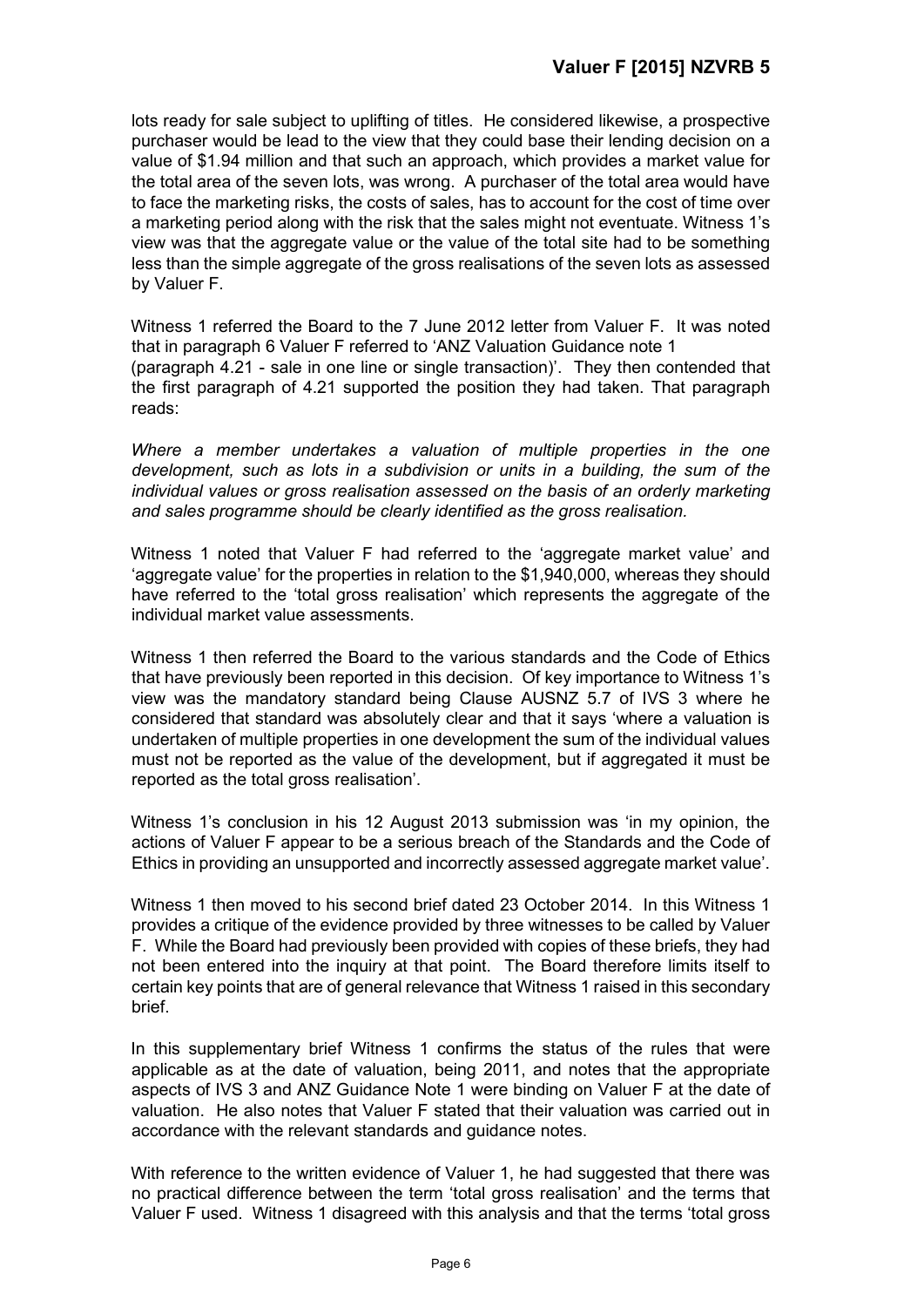realisation' is specifically required by the relevant standard for good reason. It ensures readers do not make the mistake of simple summing of individual values for a market value for the whole block, which he says could be inappropriately used as a basis for lending and/or purchasing decisions. He was of the view if Valuer 1 was right and that the terms are similar, this would mean there would be no purpose in the specific standards that apply when a person is valuing multiple sites in one development.

His view was that there was a real potential for the reader to be misled into thinking Valuer F's report of an 'aggregate value of sites' (and variants) was the valuation they placed on all of the lots considered to be one block for either lending or purchasing purposes. Witness 1 believed that had Valuer F complied with the higher standards as required by the Code of Ethics, they would have used the term 'total gross realisation' mandated by the standards and the issue would have been avoided. Had they then sought to provide a 'block' or 'aggregate value' for the seven lots, a discount would have had to be applied, as set out in their first brief of evidence, including costs such as holding costs, selling costs etc.

Witness 1 then turned his attention to questions posed by Valuer 1 as to whether the reader of the report would be misled or misconstrued by the report. Valuer 1 had contended that the reader would not be a 'lay person' but a person with a degree of commercial experience reasonably anticipated to be possessed by the user of Valuer F's report. Witness 1 disagreed with these comments. Witness 1 concluded that in his opinion, the way in which Valuer F has expressed these matters is misleading and certainly open to misconstruction by people which they clearly knew might read their report.

Witness 1's primary concern was that a purpose of Valuer F's report was for refinancing following difficulties encountered by the developer. It was therefore their view that their 'aggregate value' could be relied on for a lending decision relating to the block as a whole. In Witness 1's opinion, this made the pitfalls even more apparent in departing from the mandated 'total gross realisation', in favour of the various terms Valuer F had used incorporating the words 'aggregate value'. Having failed to use the mandated term, at the least they should have clearly explained what they meant by the terms they did use so that there was no prospect of then being mistaken as a block value for the seven lots being considered in one line.

Witness 1 concluded his evidence by stating he remained of the view that Valuer F's report did not comply with the applicable standards and clause 5.7 of IVS 3 and clause 4.21 of ANZ Guidance Note 1. As such, they did not maintain the high standards required by Clause 1.4 of the Code of Ethics. Further, in his opinion Valuer F ought to have known that their report was liable to mislead or open to misconstruction contrary to clause 1.5 of the Code of Ethics. In Witness 1's view this was a serious lapse.

Witness 1 was then cross examined by Mr Waalkens on behalf of Mr Valuer F.

In opening the cross examination, Mr Waalkens made an observation that in his experience at least, it was rather unusual to receive a supplementary brief such as had been received from Witness 1. He did however observe that it helped everybody see what Witness said in response to the evidence to be called on behalf of his client. On that basis he chose not to go extensively through all that Valuer 1 had said in his statement as Witness 1 had already responded indicating that he and Valuer 1 did not agree.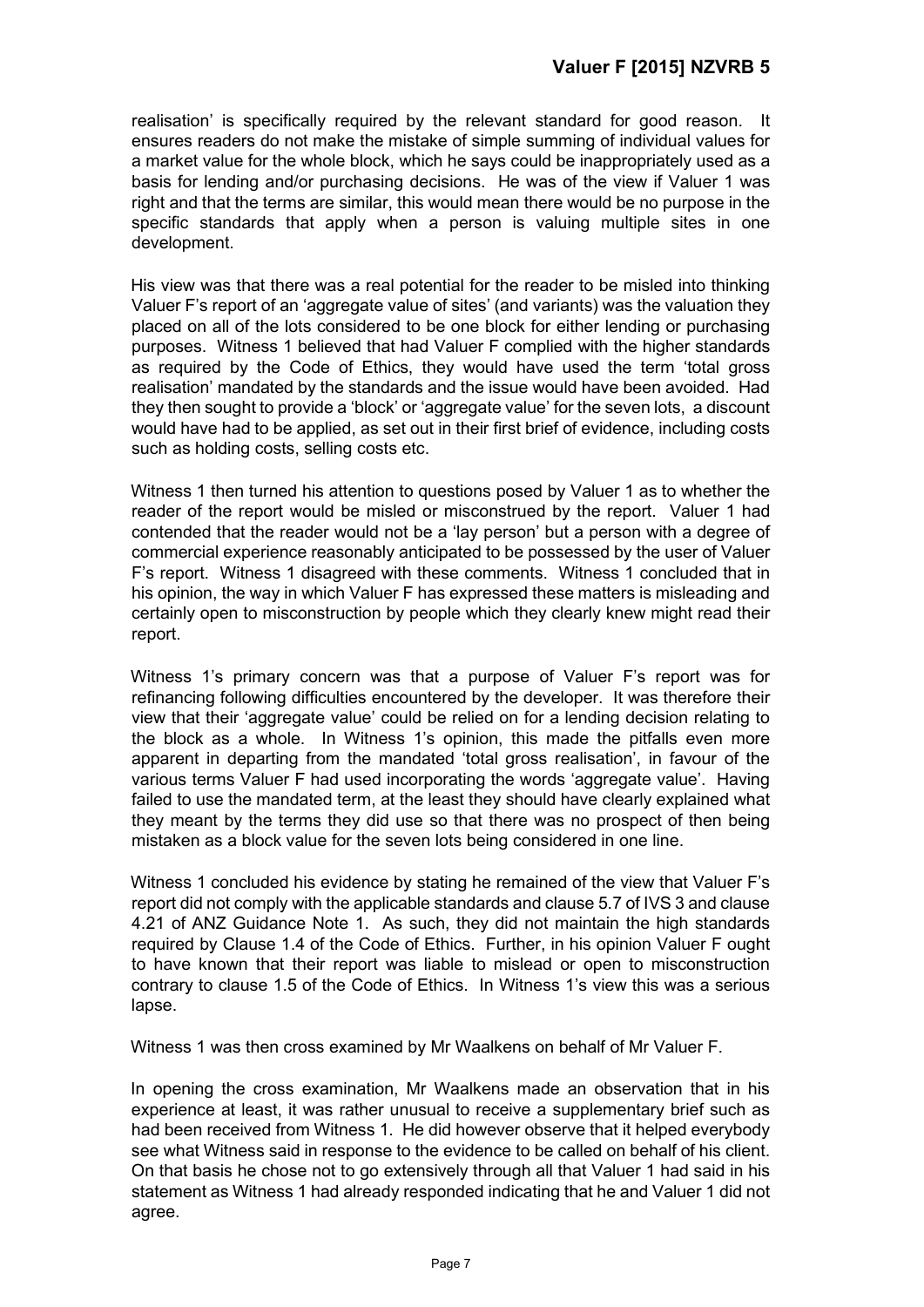Witness 1 was questioned in relation to the specific use of the words on which the case depended and the proposition was put to him – "that had Valuer F in their report used the term 'total gross realisation', we wouldn't be here today?" Witness 1 confirmed this. He was then asked to confirm that his criticism related to Valuer F's use of the word 'aggregate' as they used it in numerous ways, and whether that was the essence of the case. Again Witness 1 confirmed this.

Mr Waalkens then pursued whether or not Witness 1 considered that the word 'aggregate' is the same as the word 'gross', to which Witness 1 confirmed; "Not in the context of the standards". Mr Waalkens referred Witness 1 to his first brief of evidence where he stated, '... simple facts in this matter are that Valuer F reported a gross or 'aggregate' value,' and didn't this imply that "the word 'aggregate' is synonymous with the word 'gross'". Again Witness 1 advised, "Not in valuation terms. Not in the context that we're dealing with here."

Mr Waalkens referred Valuer 1's evidence (as reviewed by Witness 1 in his second brief) as to a definition of the word "aggregate", noting that this was fundamental to the case. He observed that Valuer 1 has been at pains to point out by reference to numerous dictionary definitions that the word aggregate means the sum total. He asked Witness 1 to confirm this.

Witness 1's response was; "Aggregate is to put together into one block, one entity. To aggregate something is to bring it together, and I use a simple analogy, when we're making concrete; the aggregate of concrete is a mixture of a whole lot of components and that makes one block of concrete. The issue here is that this is not one block that they've got, it's still the components of the block. That's the problem."

Mr Waalkens then put the proposition that, "providing the meaning or the concept of the standard is not breached, there's no obligation to use those actual words 'total gross realisation'". In response Witness 1 replied; "Yes I take that".

Mr Waalkens then put the proposition; "So if we come back to what I've just put to you. If Valuer F had used instead of 'aggregate value of sites' the words 'total gross realisation', you've rightly said we wouldn't be here today. And I suggest that what they have done is precisely set out a total gross realisation for these, in this case, seven sites. That's all they've done. And you tell me where that's wrong?"

Witness 1 responded; "It's wrong because they have not gone beyond whatever they set out and explained the significance of the valuation figure of \$1.94m because that is not a figure that somebody would pay for the total as one entity and putting a security over one entity because of the issues." and "Had they put an explanation, gone further and said that figure and then the aggregate figure of \$1.9m and then gone on to say if this block of land, if this was offered as one security for refinancing purposes or to sale as one block, it would have to be altered for the very reasons I set out in my evidence. Somebody buying it as one entity, one purchaser, one lender would have to allow for the issues relating to realizing the individual gross realisations down the track which would be a cost."

Mr Waalkens suggested to Witness 1, that the criticism he had made of the lack of an explanation would equally apply had Valuer F used the words 'total gross realisation' in this report instead of 'aggregate value of sites'. The report would still suffer from not having had that explanation albeit they would have used the words 'total gross realisation'.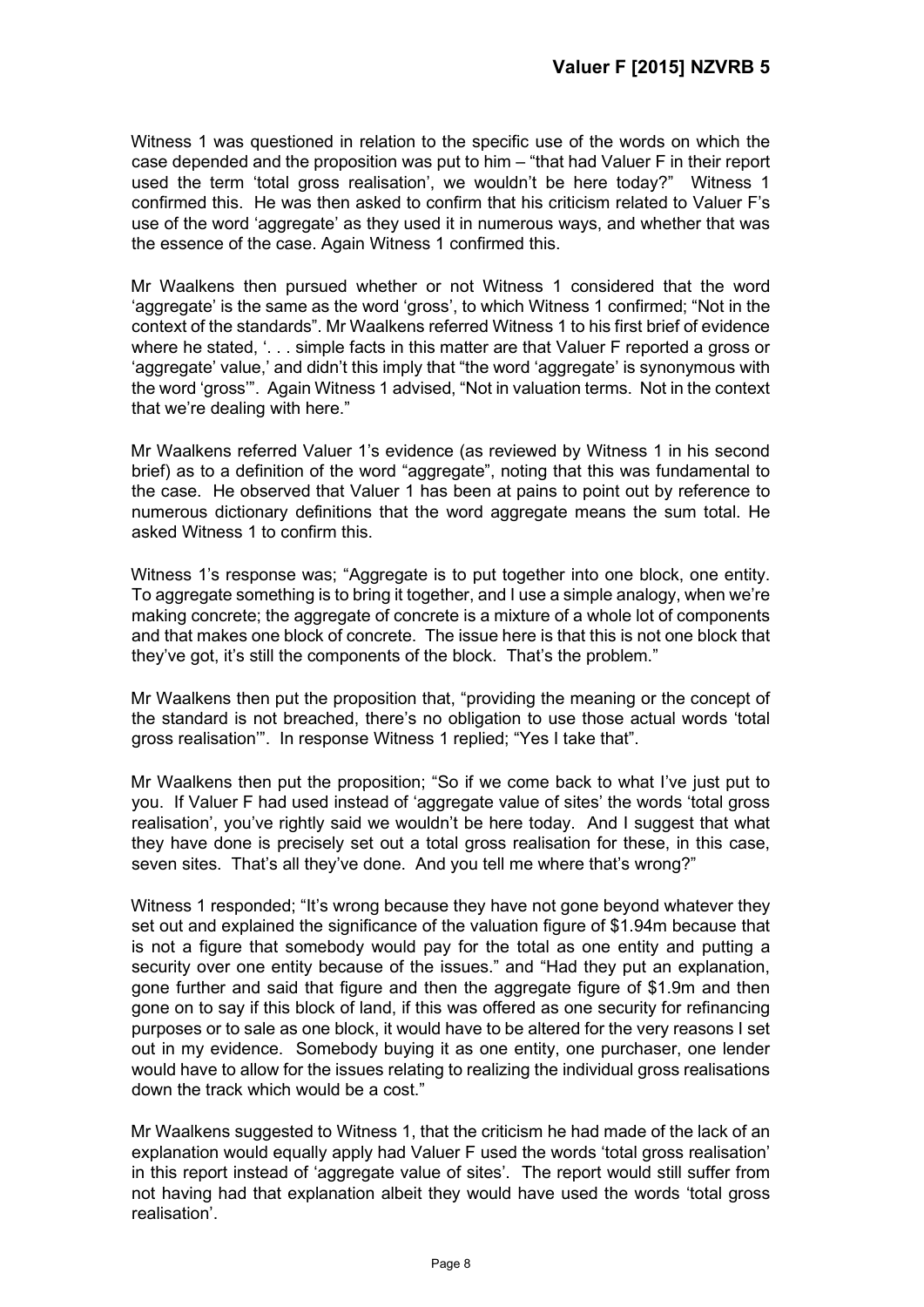Mr Waalkens then pursued the question as to whether or not there is a distinction between how a valuer might interpret these terms to how a lender or a prospective purchaser might. Witness 1's response was that a valuer should be reporting on the basis of how some person reading that report, should it be your lender or prospective purchaser would understand it, and the need to make sure they understand it and understand the issues and the background to the derivation of the valuation as set out. Witness 1 noted that to protect yourself and the profession, you want to make it absolutely clear what you've done.

Mr Waalkens questioned whether or not this was a serious breach, and if Witness 1 was aware of any circumstances where the failure to use the specific wording had lead to problems. Witness 1 could not identify any such circumstances, but noted that where a profession has standards a breach of these is taken seriously. He observed that there's a very strong direction and requirement to abide by the standards and guidance notes particularly when you make reference to saying you've used them.

Mr Waalkens further explored the effect of using the alternative words noting that Valuer 1 did not consider that you have to use the actual term, to which Witness 1 replied, that he disagreed and that you should be using the expression 'gross realisation'. This led to consideration of whether the sites were to be sold individually and Witness 1 noted existing agreements to sell two of the sites. This was used by Mr Waalkens to establish that a purchaser would not be misled.

Witness 1 concurred with this but he disagreed because one of the reasons for the valuation was for financing purposes and the person financing this property or refinancing which he understood the owner had to do because they had defaulted on their mortgage. So that to him, the financier or whoever is lending the money has to be, at the end of it, considered to be a hypothetical purchaser because they're lending money on it. He further advised that when somebody is raising finance or refinancing a mortgage over the total of the entities, it has to be considered as a sale in one line because that's what they're securing their money on.

The issue of compliance with standards was then considered with Witness 1 noting that Valuer F had stated that they had complied with the standards and therefore implicit in that statement was that they had read and understood the standards and should have quoted from them, particularly from where it says quite clearly that for a sale or valuation as we've got here, in one line, it shall be reported as the 'gross realisation'. Mr Waalkens suggested to Witness 1 that it was unrealistic to expect that every valuer in this country would have any knowledge of the standards of these particular guidelines and code rules that you're referring to, that you're articulating now, it's just unreasonable. Witness 1 correctly observed that this was unfortunate. He accepted that individuals don't carry all the standards around in their head all the time but noted that if you're doing a job and you've got a particular exercise to do, you should look through the standards to see what it is that applies to sales in one line.

Mr Waalkens posed the question to Witness 1; "Do you accept that it is most usual in disciplinary cases in the valuation profession for there to be a client who is unhappy or complaining. Do you accept that that's the norm?" Witness 1 confirmed this. From which Mr Waalkens drew the position that there is usually some actual loss or disadvantage that's been suffered, some actual inconvenience or disadvantage that's happened which did not apply to the current situation. Witness 1 accepted this but noted that historically there were cases where no loss had occurred but there were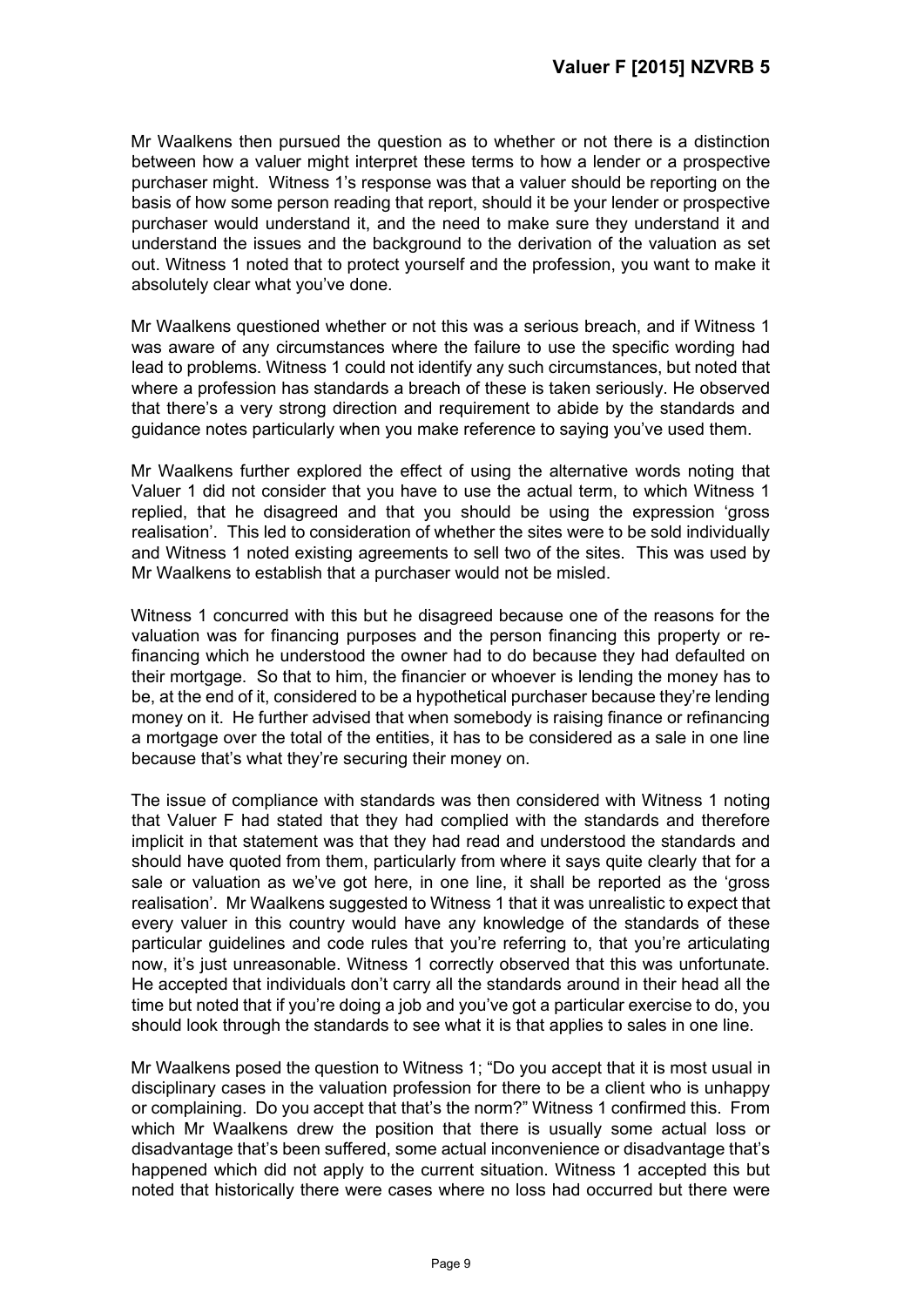other reasons why a case came before the Board. Witness 1 indicated that he was unaware of why this case had come before the Board.

Two final points were made under cross examination; Witness 1 accepted a proposition by Mr Waalkens that ANZ Guidance Note at 4.21 the end of the third line reads, 'the sum of the individual values or gross realisation' and to the profession the terms were synonymous, summing up or totalling the individual values is phraseology for gross realisation'.

Under re-examination by Mr Gilbert, Witness 1 explained the difference between 'gross realisation" and the value in one line noting that because when you acquire the total entity which could be all of the lots as one entity, you have costs involved with marketing and selling them or raising finance on them as was the case in this instance. You have to allow for the risk if you ever have to use the powers under your mortgage to recover your assets assuming there have been no sales. That's the risk involved and the marketing risk, cost of time, cost of money.

In response to further questioning about the application of standards Witness 1 advised the he thought it would be utterly irresponsible for valuers not to be aware that there are standards and to use the standards and to comply with the standards.

The re-examination then returned to the application of IVS3 Clause AUSNZ 5.7 to which Witness 1 confirmed that in his view, it was clear that if individual values are aggregated, they must be reported as the total gross realisation, and that the sum of the individuals must not be reported as the value of the development.

Counsel posed to Witness 1; "You have been asked some questions about whether 'aggregate' means 'total' or 'gross'. Considering the phrase and not just the word 'aggregate' but the phrase 'aggregate value', in your view does that connote something materially different to 'total gross realisation'?" Witness 1 responded that it probably does because aggregate value is the aggregation of the values of the individual lots. In response to a further question as to whether there is any significance in the fact that the term mandated by the standards excludes the word 'value' from it?", Witness 1 responded that he considered this to be the crux of the issue because it says, 'it must not be reported as the value of the development but if aggregated must be reported as a total gross realisation because the value of the development will be less than the aggregated value of the sum of the gross realisation for the very reasons he had previously set out.

Witness 1 was then asked by the Board to provide definitions of 'aggregate value' and 'total gross realisation'. In response he advised; "the aggregate value is the aggregation of the valuations of the individual lots", and "The total gross realisation is the total of the realisation you would expect to get from the sub division as at the date you are assessing it, and that is the figure that is used then to assess the block value or the value of the total, and therein is the enigma that this whole case runs around because it's used to assess the start point for the assessment of the block value or the value of the whole on one line. And that's the problem we have there". He then confirmed that 'total gross realisation' would be the sum of those figures used to assess the block valuation. He further accepted that the two would be the same figure.

Witness 1 was then referred to the definition of 'market value' which he read; *'The estimated amount for which a property should exchange on the date of valuation between a willing buyer and a willing seller at an arm's length transaction after proper marketing wherein the parties had each acted knowledgeably, prudently and without*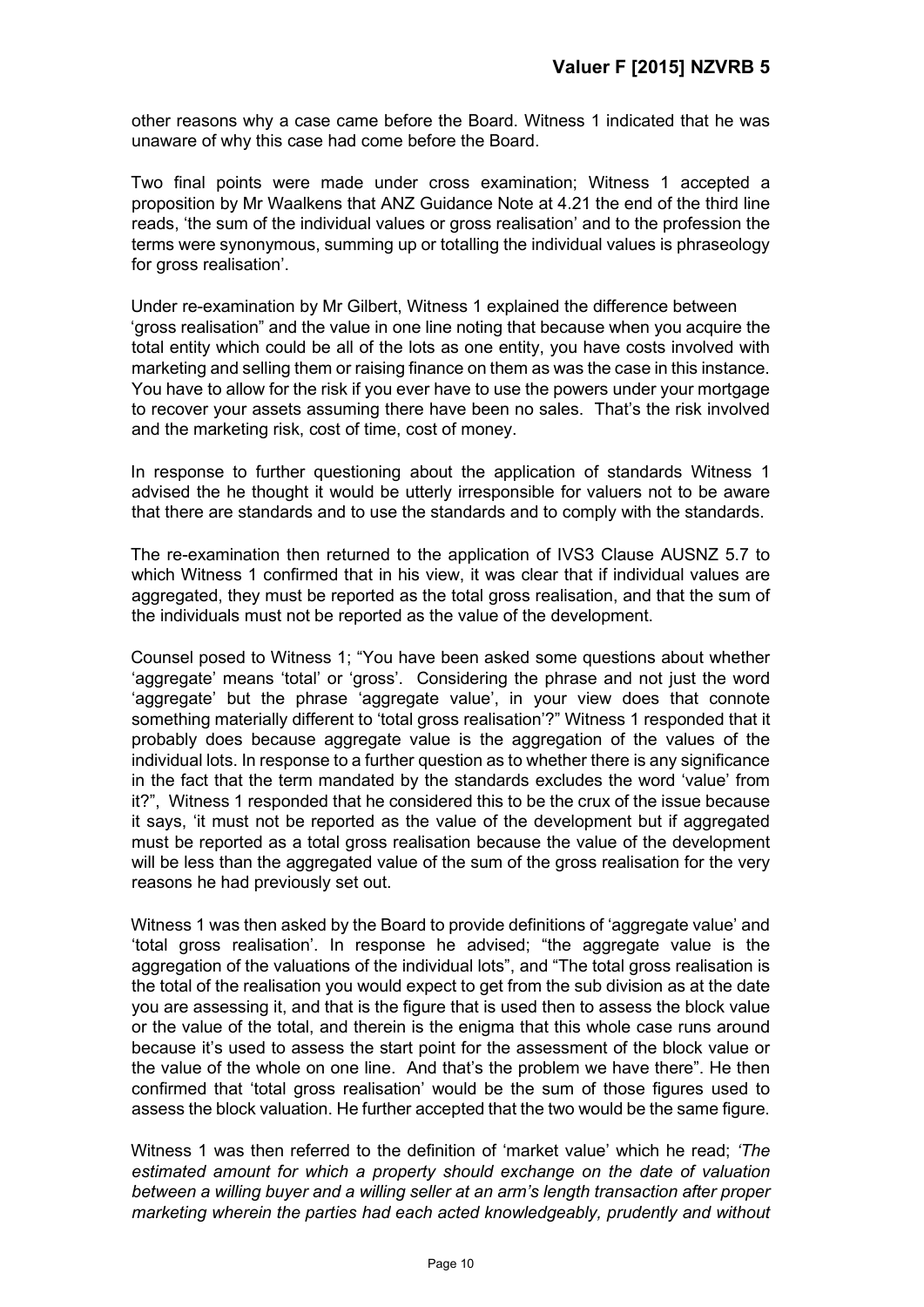*compulsion.'* He confirmed that Valuer F had reported a market value for the individual blocks but not for the whole lot as one block. He was then referred back to the definition *'. . . after proper marketing wherein the parties had each acted knowledgably, prudently and without compulsion'* whether a lender assuming the aggregate was the value of the block as a whole would be acting in this manner. Witness 1 considered this to be a risk and that \$1.94m did not represent the market value of the development, and should not form the basis for lending.

Witness 1 was referred to the instructions to Valuer F to provide 'individual and aggregate market values' – plural. He was also referred to the disclaimer in Valuer F's report 'however no third party shall rely on the contents or findings of this report'. It was suggested to him that it was clearly stated that somebody relying on it effectively beyond Company 1 would need to contact and seek approval from Valuer F to use the valuation, a point that he acknowledged.

Witness 1 was then questioned on the hierarchy of the wording between IVS3 5.7 and the ANZ Guidance Note to which he responded that compliance with both was required as Valuer F stated that they complied with the International Standards and guidance notes. He further advised that the difference in the wording between the two was not material, but that the standard was the mandatory requirement and failure to comply was the most serious issue.

As to the seriousness of the breach Witness 1 related this primarily to the fact the figure presented a valuation that a prospective financier would potentially lend money on, on the basis that it's described as a market value and is not for all of the blocks as one entity where the security would be taken over all of those individual lots to refinance the mortgage on the property.

Witness 1 was further questioned on the basis of the standard and noted that it was required because people could misconstrue in a hypothetical subdivision or a sale in one line, that the gross realisation as being the value of the total lot and either pay too much for it or advance too much money on it when in fact that wasn't it's value, it's not the lot value, it's the gross realisation. To get to the market value as one lot, you have to have something less and that had not been explained by Valuer F.

Finally he was asked if there was any opportunity for alternative wording to be used and it still mean the same thing. In response to this his view was that any alternative should be explained. Under re-examination Witness 1 confirmed that he disagreed with the view that the words "aggregate market value" (or similar) were synonymous with "total gross realisation".

## **Evidence for the Defence**

Mr Waalkens in opening made the following application to the Board (and we quote from the transcript):

*That you can bring to an end your inquiry given the evidence that you have thus far heard and I want to set out why that it is so. There are broadly five points to make and a few sub points to make on the way through:* 

*The first is one that my friend and I agree on and that is onus. The prosecution carry the onus of proving the charge and Mr Gilbert quite properly opened on that basis and that's not in contest. And indeed, that's consistent with what discipline is all about. Yes you conduct an inquiry under the Act, but it's an inquiry into a disciplinary charge.*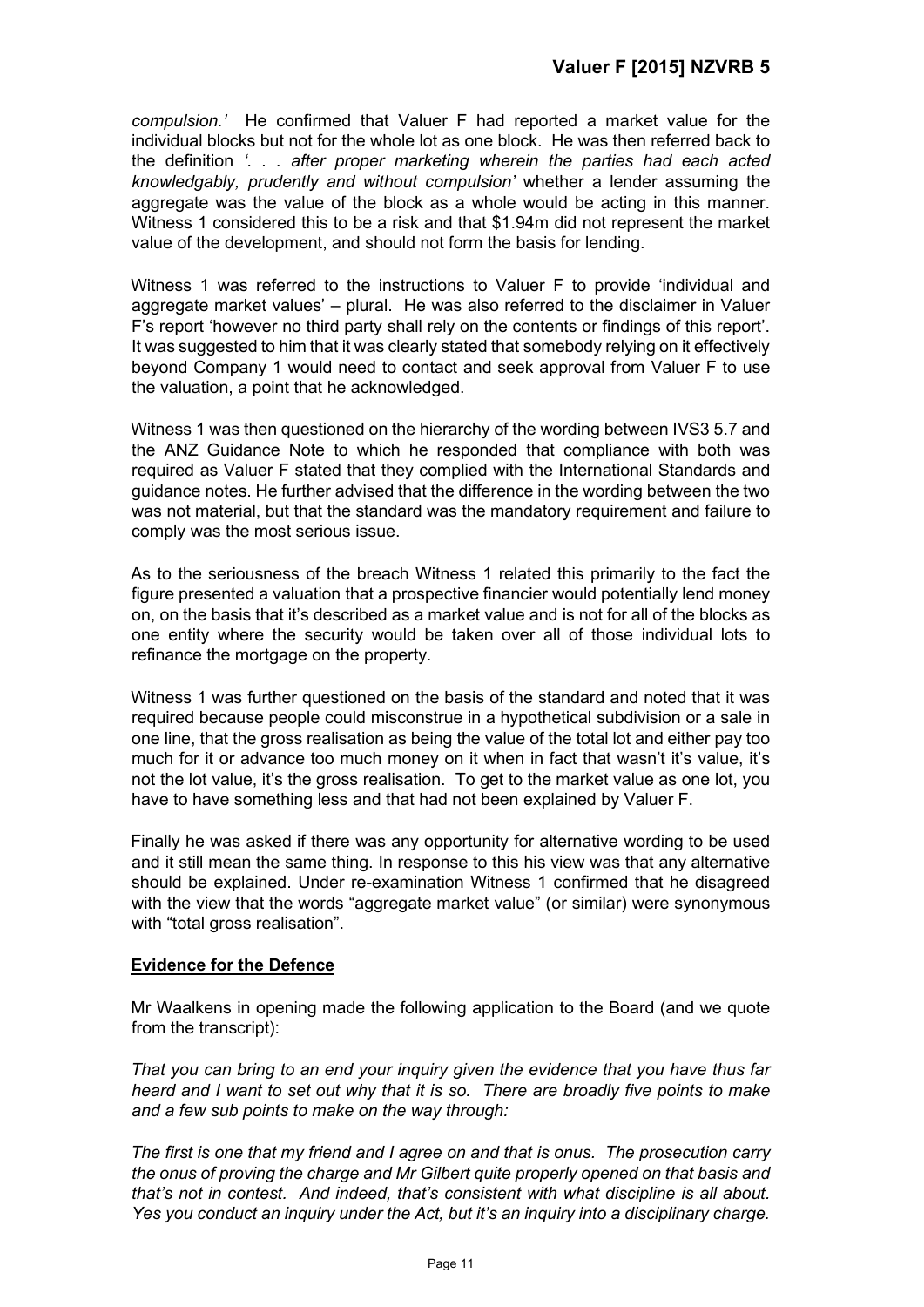*And our system in New Zealand throughout all sorts of things is that prosecution has to prove and they prove to the balance of probability standards that my friend said.* 

*The second point is to pick up on some points and in fact Mr Curnow rather stole my thunder with some of the questions that were asked, good questions. But it needs to be borne in mind, and if I can ask you to look at the report that we have written by Valuer F at Tab 2, only on the first page. The first is of course the report is written to Company 1. That doesn't mean it's the end of it but the advice is provided to Company 1 and I'll say something more about that, the consequences of that in a second. But secondly, a lot has been made in some of the phraseology used but note the use of the plural. In the 2nd line, there's a reference to the providing of an opinion of the individual and aggregate market values. They have never been talking about a market value for the whole of the property, its market values of the land. And that's clear from what then follows. And secondly, with this in mind under the bolding half way down that page 'purpose of valuation', again we see 'of the subject properties'. And we see at the very end of it, the word 'sites'; it's used in duplicate there. So it's incomprehensible to suggest that a reader, least of all a prudent reader could interpret this as being a report of values other than vis-a-vis the individual sites that are listed there. That's the point I want to make about the report; that sets the background to what then follows.* 

*My third point is Witness 1 quite properly conceded that had Valuer F used the term 'total gross realisation' rather than the various adaptations of the words aggregate values, and there are numerous of them. Witness 1 said had they used the term 'total gross realisation', we would not be here today; instead they've used the aggregate value references. And quite properly, that's the focus of the disciplinary charge.* 

*The fourth point and allied to this, is what do these terms mean and we've heard a good deal about that already. But Witness 1's own evidence, in cross examination, and it was illustrated by a reference to the guidance note which is beneath Tab 7 at 4.21, and if I can say of course, this is as plain as a pikestaff. The concept or the term; 'the sum of the individual values' is the same as 'gross realisation'. There can be no suggestion that what Valuer F has reported is as to the total gross realisation albeit they have used a different term for it; they've called it 'aggregate value' but it's one and the same thing. I don't accept the point at all but even if the prosecution are correct, the Standard IVS3 at 5.7 is mandatory, that you have to use the term 'total gross realisation' and I don't concede that at all but even if it is right, it's hair splitting because Valuer F has reported that in the phraseology that they have used, as conceded by the evidence for the prosecution. In fact I haven't quite finished the fourth point. That issue about the synonymous nature of these terms is very clearly put by Witness 1 in his primary brief of evidence at paragraph 40 where he makes the point 'they should have referred to 'total gross realisation' which he says represents the aggregate of the individual market value assessments, and I say precisely, there's that point conceded again, we're talking the same meaning. But at paragraph 44 he says 'The simple facts are that Valuer F reported a gross or aggregate value'. So again there is no contest here on the evidence that the message or the interpretation to be put on what Valuer F has reported actually meets these guidelines or rules albeit they do not use the actual term 'total gross realisation'*

*The fifth point really speaks to wrapping this whole thing up and that is as to the uniqueness of this case. We all know that threshold is a concept that's alive and kicking in all disciplines, particularly so in the valuation profession and the King case, which Mr Gilbert alluded to in his opening – which I have a copy of if you want it but I presume you're familiar with it. The relevant paragraph is 136. I acted for Mr King*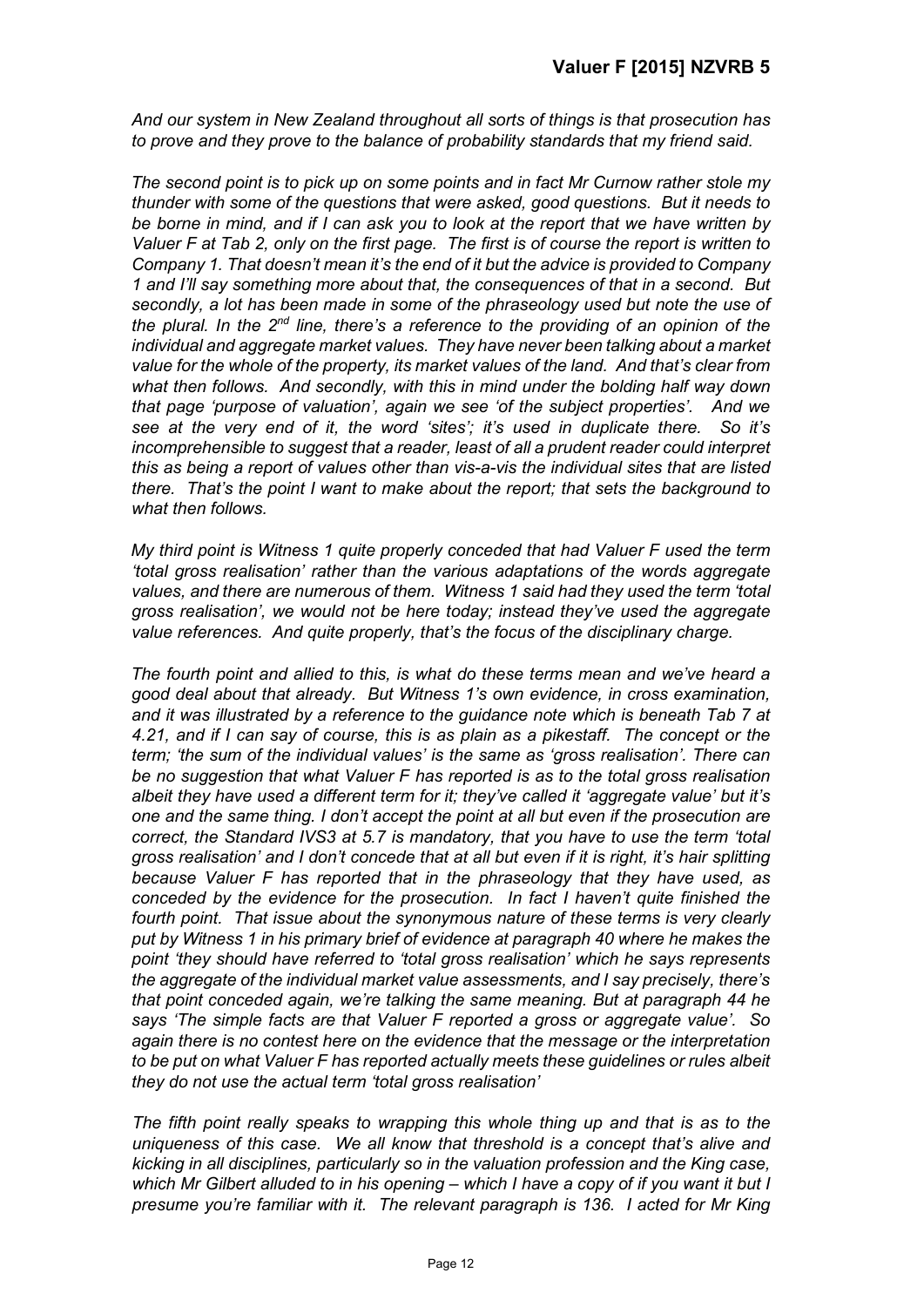*and it was a significant undervaluation of property with a complainant and all the usual hallmarks of the case. Mr King had breached standards that were very clearly articulated; there was no argument about what the standards meant. That was a case all about threshold. The Board, on appeal, the District Court said at 136 'We are satisfied that in this case, the breach which we have found Mr King to have committed, namely undervaluing the subject property did not justify disciplinary action against him primarily that is because to use the language of Justice Curly (Australian judge in a case called Pillai) set out paragraph 34, 'we are not satisfied (the Appeal Board said) that Mr King deliberately departed from accepted standards or was guilty of such serious negligence as, although not deliberate, portrayed indifference and an abuse of privilege which accompanied his registration as a valuer.' And if you went back in King to paragraph 34 - that is precisely the metes and bounds of what must be established in order to find discipline. So, my fifth point I introduced is the uniqueness of this case. Witness 1 quite rightly conceded that; there's no complainant, there's no complaint from the party, there's no hint of a suggestion that anyone, anybody has suffered any loss or inconvenience. And just digressing for a moment, we've heard much about it, of course, it's entirely for you, but nor could it be suggested that there could be any harm or inconvenience caused. Why is that? Because of the three categories of disaffected people, it can only be Company 1 - and you've had no complaint from them, and Witness 1 evidence conceded that they're a happy camper, so they can't count; Purchasers – well Witness 1 again acknowledged that plainly these seven properties were being sold individually, there already was one and possibly two conditional agreements on that lot. So it's not a case where this is being marketed or promoted as a single line matter for purchasers. Nor is there a hint of*  any of that. And I would suggest to you even if you were to be attracted by that *suggestion, 'well there might be some purchaser out there who might be confused', how on earth is a purchaser going to be any better helped by the term 'total gross realisation'? These aren't easy terms to work with. It's incomprehensible to suggest that members of the public, purchasers are likely to be confused by the failure to use the words 'total gross realisation'; to instead use 'aggregate value of the individual sites' plural as is set out so very clearly in the report. So those are the purchasers; it doesn't withstand scrutiny to suggest that the category of prospective purchasers could be confused or there could be any concerns out there. But fundamentally of course, as Witness 1 said, there's no evidence at all of people in fact being hurt or harmed or inconvenienced. Nor so a lender. A lot of questions have already been asked and Witness 1 has already given quite proper concessions that a lender with 'half a brain' (my terms) really couldn't possibly have interpreted confusion around this report as having or speaking to a single line or total market value of the whole of the seven units or sites. So there are no people affected and Witness 1 rightly conceded that this is a very unique case in that regard. And nor are there any other circumstances. I don't pretend for a moment that to bring a disciplinary charge successfully, you have to have at least a complainant or at least someone who's suffered harm or loss because that's just artificial. There will be other good reasons for it and Witness 1 did say, or other circumstances, but there are no other circumstances that would warrant an adverse disciplinary finding. And Witness did say, and it was quite proper for him to concede this, that discipline is serious; this is hell on earth for Valuer F and they would very much like this matter to be dealt with.* 

*So those are the five reasons why you can conclude the inquiry now. There won't be any evidence you can uncover that will warrant a disciplinary finding against Valuer F. So if you apply all these principals, it's got to be so. Just on the role of the Board, Section 32.2 and this wonderful way this existing valuer's legislation exists, it doesn't help at all, does it. It's completely silent on actually what you're supposed to do on a whole lot of things and I'll say a little more about it later.*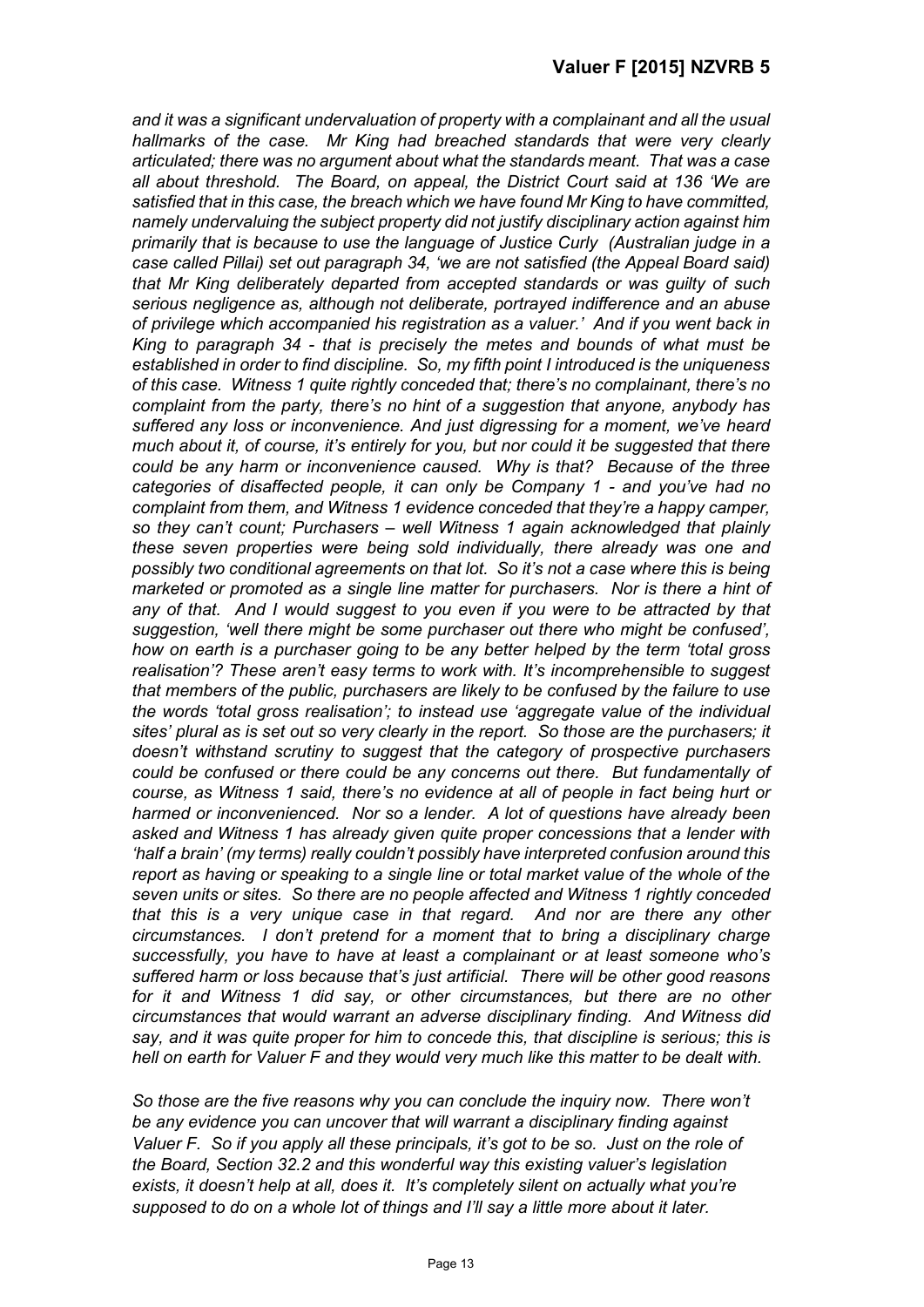*Because in fact if you look at the heading of Section 31, it rightly addresses (and I don't have it in front of it nor have a copy of the Act), it's headed something like 'Disciplinary Finding following an offence' and it's talking about a criminal offence. Or it says 'Serious misconduct' or 'bad conduct' or 'grave misconduct'. I can't remember the adjectives used, but its serious stuff. But your powers under Section 32.2 are to conduct an inquiry – no-one can say you haven't done that. It doesn't say where that inquiry is to go and in my submission, it is entirely open to you, having looked at the issues of onus and the other things I've spoken about, to make a determination that there is no utility in proceeding further with this investigation and I seek to have the charges dismissed. And those are my submissions.* 

Mr Gilbert opposed the application and in his submission advised that the inquiry should take its course: *"There's been one ordered and so it should proceed in my respectful submission. Indeed, the only evidence you've heard so far is from Witness 1 who is an extraordinarily experienced man in this field and his evidence is that, at least in his opinion, there was a failure to comply with mandatory standards, that that failure had the real capacity to mislead both prospective purchasers and lenders, and that in his opinion, that this is a serious thing, not something to be swept under the carpet. That is the sum total of the evidence you've heard and in my submission, if you were at this point to essentially discontinue your inquiry and say, having heard that with that basket of evidence in front of you, at the moment, the public - and this is a regime like all disciplinary regimes – who this regime seeks to protect would be startled at that outcome.* 

*Just to recap on the evidence, Witness 1 says that the aggregate value in this case or the value of the total site has to be something less than the summation of the individual lots. To use his words 'that's a fundamental valuation methodology requirement when valuing in this type of situation to account for risk and profit, etc.'. That notion is explicitly captured in your standards; it's your standards as a profession. There isn't actually any ambiguity in it: 'Where a valuation is undertaken on multiple properties in one development, the sum of the individuals must not be reported as the value of the development but if aggregated, must be reported as the total gross realisation'. Now if all this is a semantic slip, your valuation standards must be pointless and that can't be the case. In my submission, the real crux of this case, if I can put it this way, is that a reader of this report picked it up and said we've inspected the property in order to provide our opinion of the individual and aggregate market values of the sub divided land, would take a look at this and say 'Well where is this aggregate market value?' And the answer is, it jumps right off the page at you \$1.94m bolded, capitalised, italicised and on the last page of the report underlined as well. And if that is the outcome that a reader of the report could get then it would be, in the words of the Code of Ethics, open to misconstruction. And if a reader of this report could get \$1.94m as an aggregate market value, he or she would be grossly mistaken. And yet that is clearly one construction of this report if not, in my submission, the likely construction of it. So if somebody was to read it and take the bold, capitalised, italicised figures as the dominant figure and then make a lending decision, for example, based on that, and remember this was to be provided to the mortgage; the developers having been in some trouble. If they made a lending decision on that and then had to realise their security, they could well be a long way out of pocket. And as I submitted before, if you were to countenance that and yet turn around and dismiss the charges at this stage of the inquiry, that would be a very surprising result.* 

*My final point I want to address relates to the issue of threshold. Now threshold in my submission is something which more properly should be addressed at the end of the inquiry, if, and only if, you determine in fact there's been a breach of standards. It's*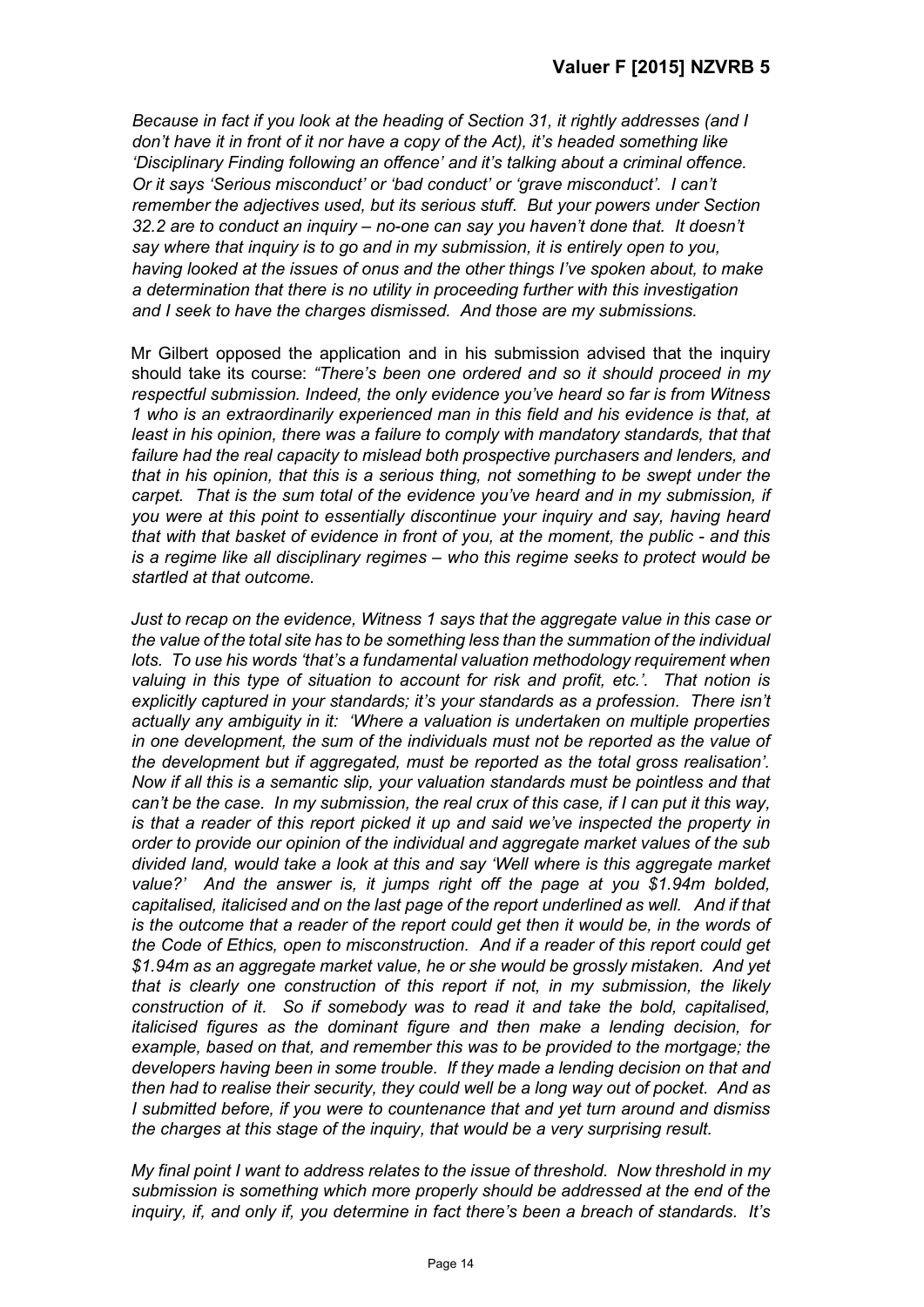*not appropriate to do that at this point. But even if you were to do that, the situation is a little more complex than what was set out in the King case. As the members of the Board may be aware, unfortunately counsel for the Valuer General in that case didn't even argue the applicability of Pillai in the NZ Valuers context. What your statute allows is for a range of disciplinary sanctions to be imposed, ranging from a reprimand right up to a strike off and various things in between. It is not the case that in order for a disciplinary finding to be made that a person, a valuer, needs to have grossly departed from acceptable standards as one would get if you were just to take that isolated quote from Pillai outside of its context. This has been recognised by you as a Board, actually, in recent times, and at least two of you will have sat on the case of Valuer M (hearing) [2013] NZVRB 3 in which you as a Board pointed out that immediately prior to Justice Kirby's judgement cited in King, his Honour gave examples of the type of conduct which might amount to relevant misconduct which could include gross negligence, especially if accompanied by indifference to or lack of concern for the welfare of the patient and departures from elementary generally accepted standards; or which a medical practitioner could be heard to say he or she was ignorant. And then you as a Board went on to say 'A range of sanctions is available to the Board under Section 33.1 of the Valuers Act given the way the Act is expressed, the range of possible sanctions should be kept in mind when considering whether the departure from standards is serious enough to warrant disciplinary sanction'. So this might not be a case – probably isn't, almost certainly isn't going to be a case where Valuer F could ever be struck off the register – but that doesn't mean to say that they ought not to be subject to a disciplinary finding depending on your ultimate conclusions and subject to one of the much lesser sanctions.*

Mr Waalkens responded in reply with 3 points:

*My friend suggested that the determination that I recommended to you would be analogous to you 'sweeping under the carpet' what's happened and I would suggest to you that it's just unable to be construed that way. All I'm asking you to do is to act upon the evidence you've heard from the prosecution. There's no sweeping of this under the carpet. I can tell you of one person in this room who would certainly not agree that this thing has been swept under the carpet and that's the most important person in all this room, Valuer F. This has been anything but a sweeping under the carpet. And the assertion that the public may be startled, well the public would be grossly misinformed if they were to conclude one of being startled if they were given any analysis of what these provisions mean, and that would be expected in your decision upholding what I've said. You would set out what it means and you would refer no more than to what Witness 1 has said. That would be more than sufficient. No member of the public, properly informed, could be startled. So it's not a sweeping under the carpet at all.* 

*My second point is, my friend said that if this is to be construed as some kind of semantic slip then the standards are pointless. Well he mixes metaphors there. And he went on to say, referring to the market value of the whole development, this is the point; if Valuer F, had written a report had said 'the market value of the whole development is \$1.94m' that would be a breach of the standard that we've got. But they haven't done that. They set out an aggregate of the total of the individual sites, a sum total, which as we've heard already from Witness 1 and we can read it for yourself what exactly total gross realisation is. So you needn't get attracted by the suggestion that we're saying the standards are pointless, we're not saying that at all. The standard is just not engaged in this case, that's the point.*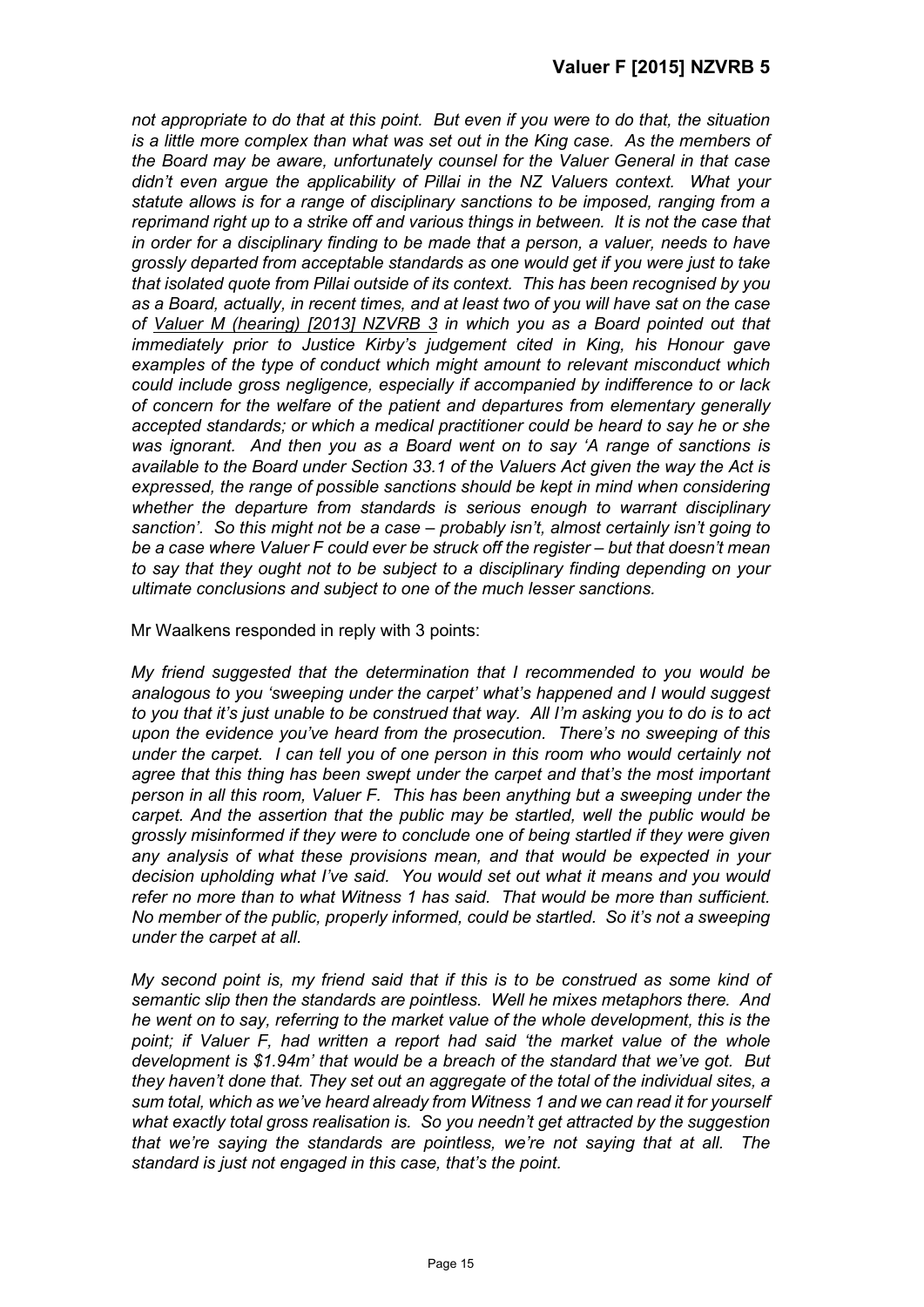*But if it is, and this is my third point, this is surely not a case which is ever going to get close to discipline. And my friend referred to the Pillai case. Pillai is widely cited under all the old fashioned disciplinary – and this is one – models of which valuers … just the same as used to happen with dentists, doctors, lawyers. There's a morass of lawyers' decisions under the previous Law Practitioners Act which adopt Pillai as the appropriate starts and it's still the benchmark. And the District Court in the King case were correct when they applied it. So the epithets used in Pillai are just simply, this case falls woefully short of any of that.*

## **Consideration of Application for Dismissal**

The Board considers the application of standards and guidance notes as foundational to the valuation profession. Standards and guidance notes have been developed to prevent incorrect methodology and to ensure the public is well served when it receives valuation advice.

The application of IVS3 Clause 5.7 and ANZVGN 1 Clause 4.21 is to ensure that the recipients of valuations for subdivision properties do not assume that the sum of the value of individual properties is the value of the block as a whole where costs associated with subdivision are incurred before the individual lots can be realised.

In the Board's view, the New Zealand Institute of Valuers correctly lodged a complaint against Valuer F when they not only failed to strictly comply with IVS3 Clause 5.7 and ANZVGN 1 Clause 4.21 and also to claim that they had when indeed they had not. The Board is of the view that the matter was also correctly referred for an inquiry under Section 32 of the Valuers Act 1948.

Both Counsel agree that the onus of proof was on the Valuer General to prove the charge (or in this case either charge in the alternative). The Valuer General called one witness to support the case, Witness 1, who correctly identified the importance of Standards and operating within the Code of Ethics.

The defence elaborated on five reasons in support of dismissal:

- 1. The onus of proof referred to above.
- 2. In reporting aggregate values Valuer F had never implied that this was a market value of the entire property. *This was traversed in cross examination of the prosecution witness and this view was not negated.*
- 3. Witness 1 conceded that had Valuer F used the term 'total gross realisation the complaint would not have been made.
- 4. The use of the terms was a matter of phraseology. *While there remains some debate as to the requirement to use the precise wording in the standard, the Board was not presented with convincing evidence either way.*
- 5. With reference to *King v Valuer General,* the charge against Valuer F was not proven to a level requiring disciplinary action. In particular no party had been adversely affected by the actions of Valuer F.

Mr Gilbert in response refers to the second charge in relation to Clause 1.4 that the statement made by Valuer F could be open to misconstruction. A view that the Board shares, but this was not convincing on the evidence presented. He then challenged aspects of *King* and in particular the application of *Pillai* correctly noting that the Board has a range of sanctions available when determining the seriousness of a departure from standards.